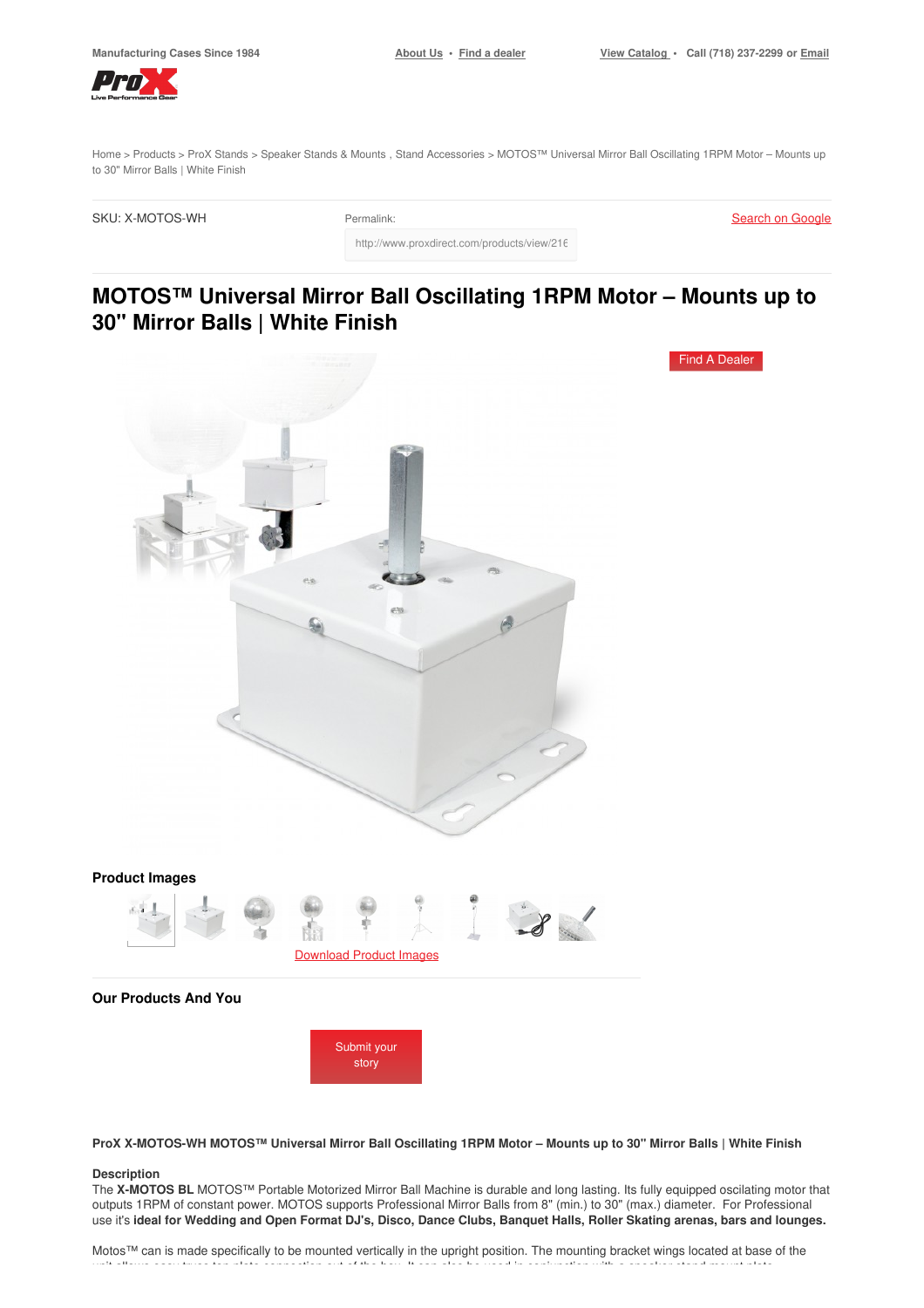unit allows easy truss top plate connection out of the box. It can also be used in conjunction with a speaker stand mount plate adapter <u>[X-SSMP](http://www.proxdirect.com/products/view/1611)</u> (does not support cieling or overhead mounting).

# **Specifications**

**Speed:** 1RPM **Min. Size:** 8" **Max Size:** 30" **Max Weight:** 35 lbs

## **Features**

- **Works with most brands**
- **1 RPM Oscillating Motor**
- **Mounts up to 30" Mirror Balls**
- **Powder Coated White Finish**

**To Fit** From 8" to 30" Mirror Balls

**Dimensions** 7.00"L x 5.00"W x 5.00"H Weight: 3.50 lbs

**Shipping Dimensions** 7.50"L x 6.00"D x 6.00"H Shipping Weight: 4.00 lbs

**UPC** 804589614562

### **Our Products and You**



#### **Related Products**



**Speaker Stand Slotted [Mounting](https://www.proxdirect.com/products/view/Speaker-Stand-Slotted-Mounting-Plate-Tray-for-Moving-Heads-and-Speakers-X-SSMP) Plate Tray for Moving Heads and Speakers** SKU: X-SSMP



**White [Heavy-Duty](https://www.proxdirect.com/products/view/White-Heavy-Duty-All-Metal-Speaker-Tripod-Stand-Set-of-2-4-7-ft-44-84-Cloud-Series-T-SS28P) All Metal Speaker Tripod Stand Set of 2, 4-7 ft. (44"- 84") Cloud Series** SKU: T-SS28P



**12" [Aluminum](https://www.proxdirect.com/products/view/12-Aluminum-Slotted-Top-Plate-and-Speaker-Stud-For-F34-Truss-Base-6mm-XT-BP12A) Slotted Top Plate and Speaker Stud For F34 Truss Base | 6mm** SKU: XT-BP12A

**4.92Ft. 1.5M K-Truss F34 Economy Light-Structural Aluminum Truss | 1.5mm Wall** SKII· KT-F34SO492